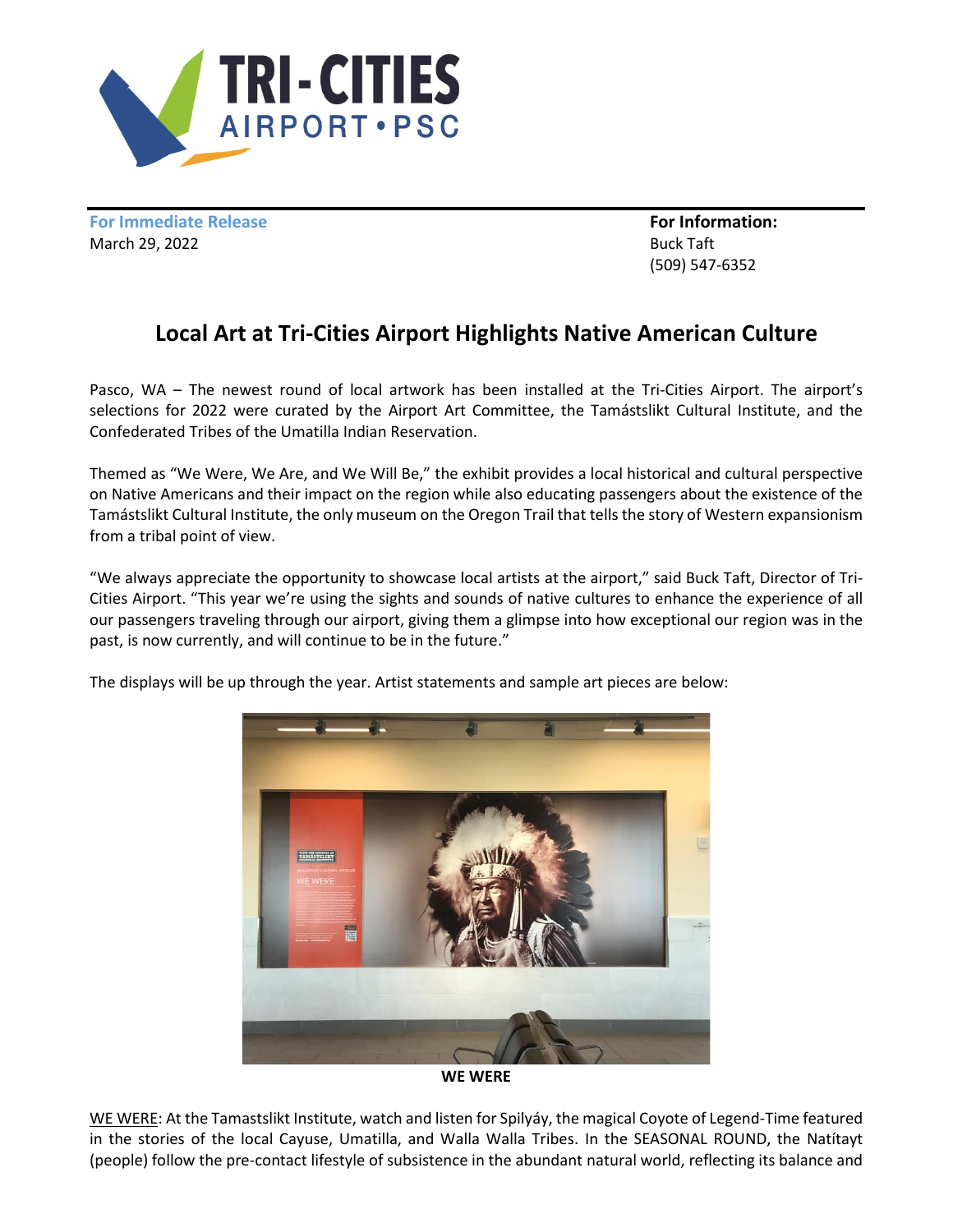order. Ambient sounds take the visitor to another time, like horses rumbling across the grassy plateau, storytellers in the winter lodge, the bell and worshipers in the church. Visitors will also hear a recreation of the 1855 Treaty Council of Walla Walla in the tribal language.



**WE ARE**

WE ARE: Resilient Tribal people are featured as soldiers and warriors, players in government and the regional economy, leaders in salmon recovery success, balancing the modern with traditions, and still abiding by the Law of the Salmon. When you enter the exhibit at the Tamástslikt Institute, it is apparent that contemporary Tribes are upbeat and active members of the larger community, major participants in such famed celebrations as the Pendleton Round-Up, and leaders in the region's economic development. The institute brings the story alive with a 14,000 square foot exhibit space that incorporates artifacts, photography, video, and interactive multimedia in world class exhibits.



**WE WILL BE**

WE WILL BE: Achievements, aspirations, and concerns of the tribal community are voiced in this display. Tribal members young and old speak on video about their hopes and plans for a future that holds up the continuum of their unique culture while dealing with the disruption of the past two centuries in a healthful, holistic manner.